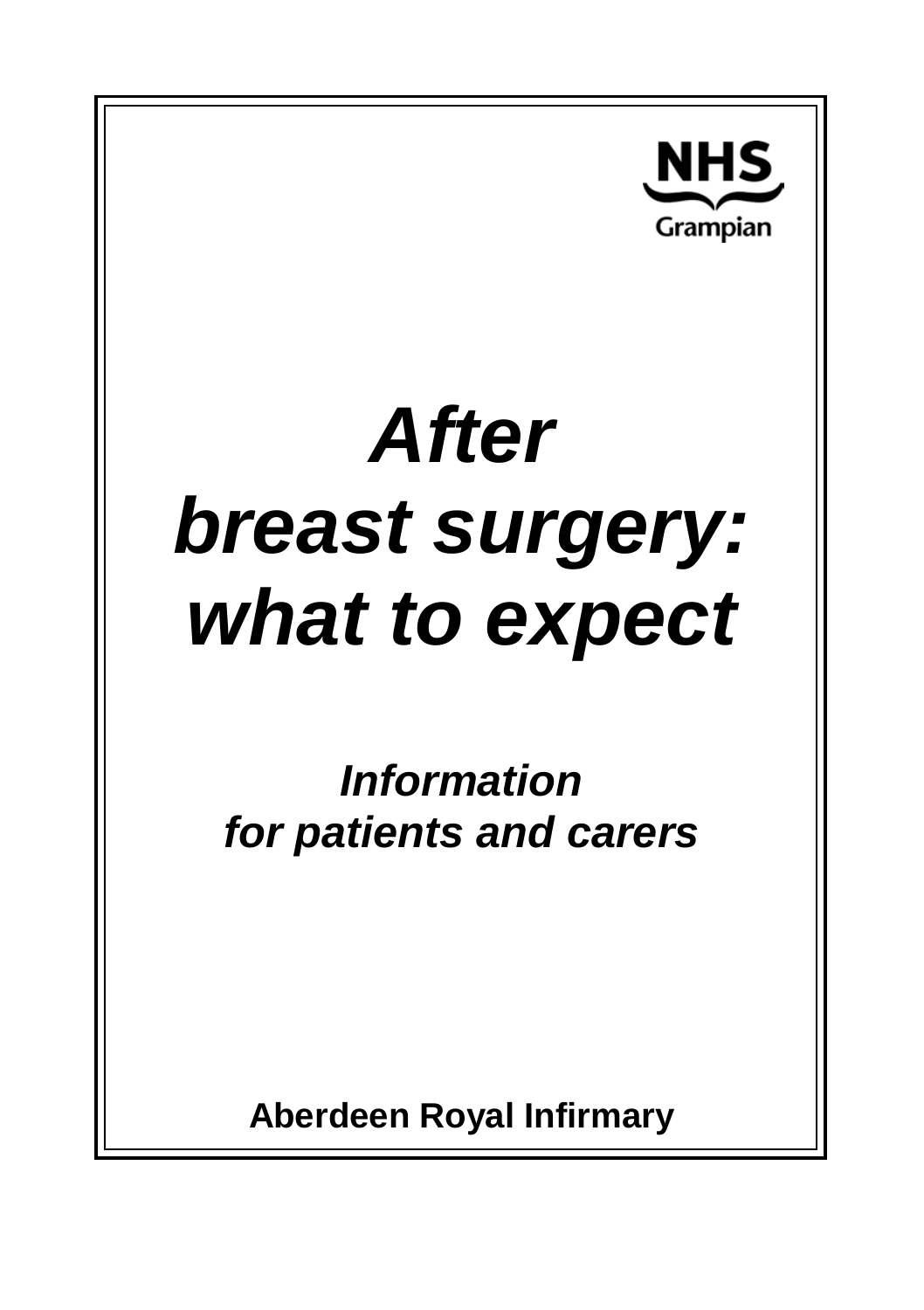# *Aberdeen Breast Centre*

Aberdeen Breast Centre offers a supportive environment for people with breast cancer, their families, carers and friends.

We have a walk-in area where you can access information from our video and book library, check out our social events or just simply drop in for a coffee and a chat.

# **Ward 42 Aberdeen Royal Infirmary**

We are open:

Monday to Friday 9am to 5pm

or call us on:

# **(01224) 552211**

Come along and visit us!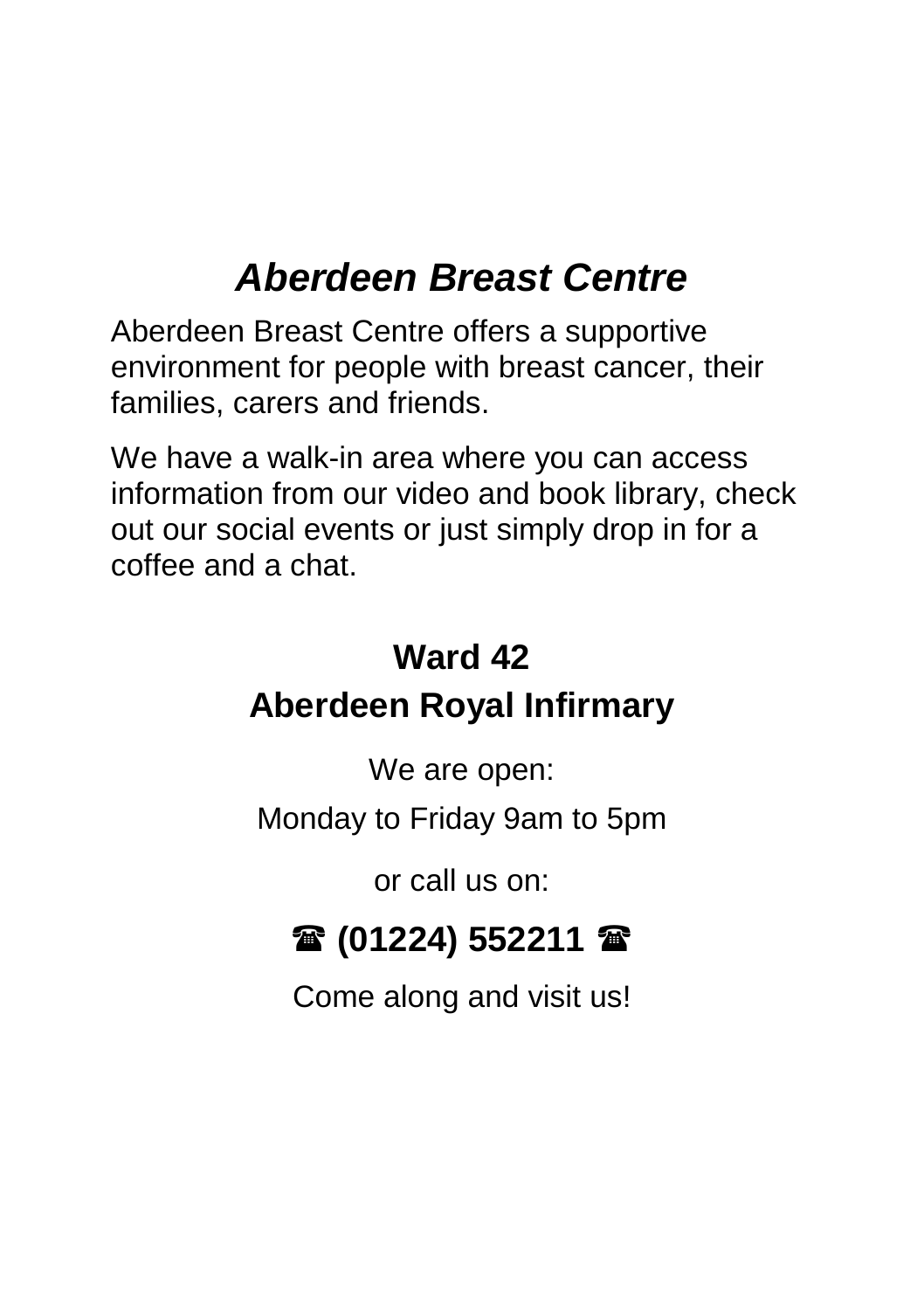## *After your surgery*

#### **Care of your wounds**

Before you leave hospital, the nurse in the ward will advise you how to look after your wound. S/he will give you a supply of any dressings that you need and advise you how to use them.

You can wash your breast and under your arm daily with your normal soap. Rinse and dry gently with a clean towel. Apply a clean dressing if you have been advised to do so.

If you have:

- redness or heat around the wound:
- swelling around the wound or under the arm;
- increased feelings of tightness around the wound under the arm;
- increased pain of a continuous nature;

these may be signs of an infection or a collection of fluid. This can easily be treated. Contact your Breast Care Nurse or Aberdeen Breast Centre (phone numbers on page 16).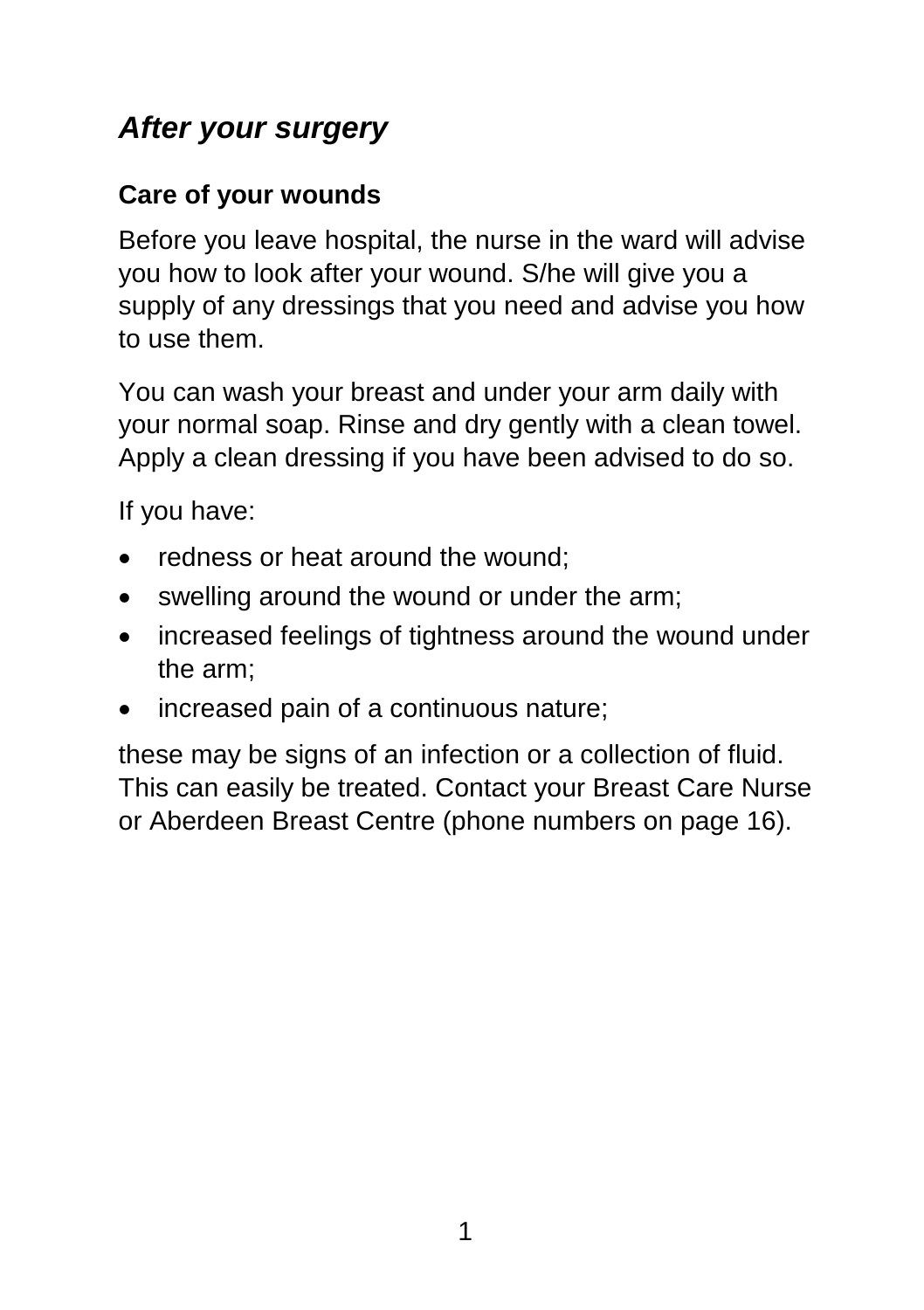#### **Drains**

#### • **Mastectomy**

You will have 2 drains in place, one from the breast area and one from your armpit.

#### • **Wide local excision**

Drains are rarely inserted with this procedure.

If you leave hospital with your drains in place the ward nurses will give you information on how to look after them.

#### **Altered sensations**

If you have had lymph glands removed from your armpit, you may have some unusual feelings and some altered sensations on the affected side after your surgery. These may include:

- pins and needles
- darting sensations or stabbing, shooting pains occasionally
- numbness
- a feeling of tightness
- a burning sensation.

You may also be aware of these sensations around the wound, under your arm, down the inside of your arm and in the breast area.

These sensations are quite normal and may continue for a period of months. However, you may have some permanent discomfort.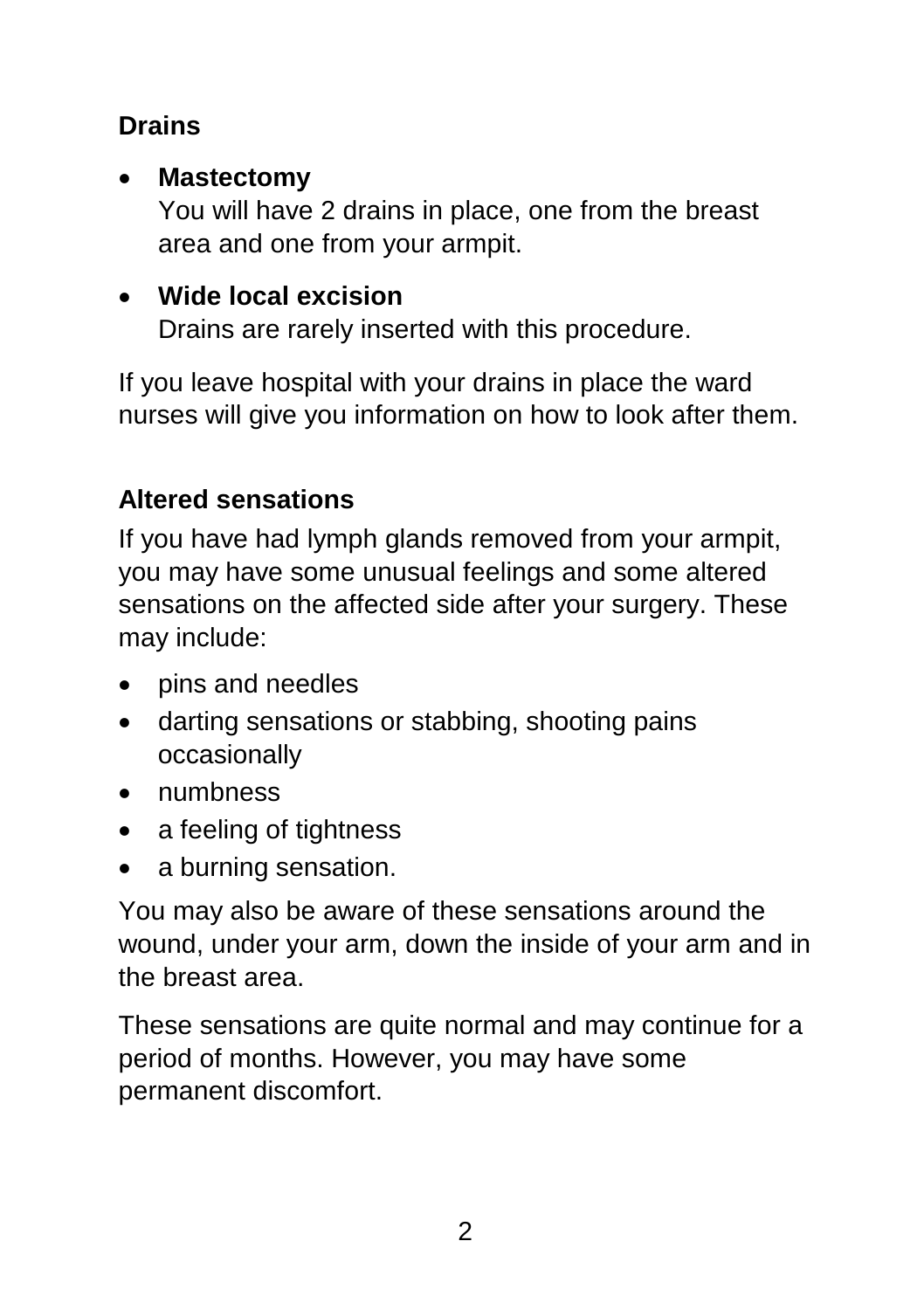#### **Pain relief**

It is common to have some pain or discomfort after any surgery.

- Continue to take pain relief if you have pain when you get home.
- We will give you a supply of pain relief tablets to use at home if you need them. Your GP can supply more if you need them.
- If you try to do too much you will probably have aches and pains the next day. These will pass with some rest.
- If you develop a severe pain doing any activity, **STOP** immediately and contact your GP.

# **Fatigue**

Many people are surprised at the length of time it takes to get over an operation. It is common to feel tired and insecure when you go home due to a combination of your surgery and anaesthetic. This tiredness may last a few days or few weeks.

You may find it frustrating not being able to do all the things that you want to, but try not to set yourself large tasks to do.

Try to get enough rest, as it will help your recovery.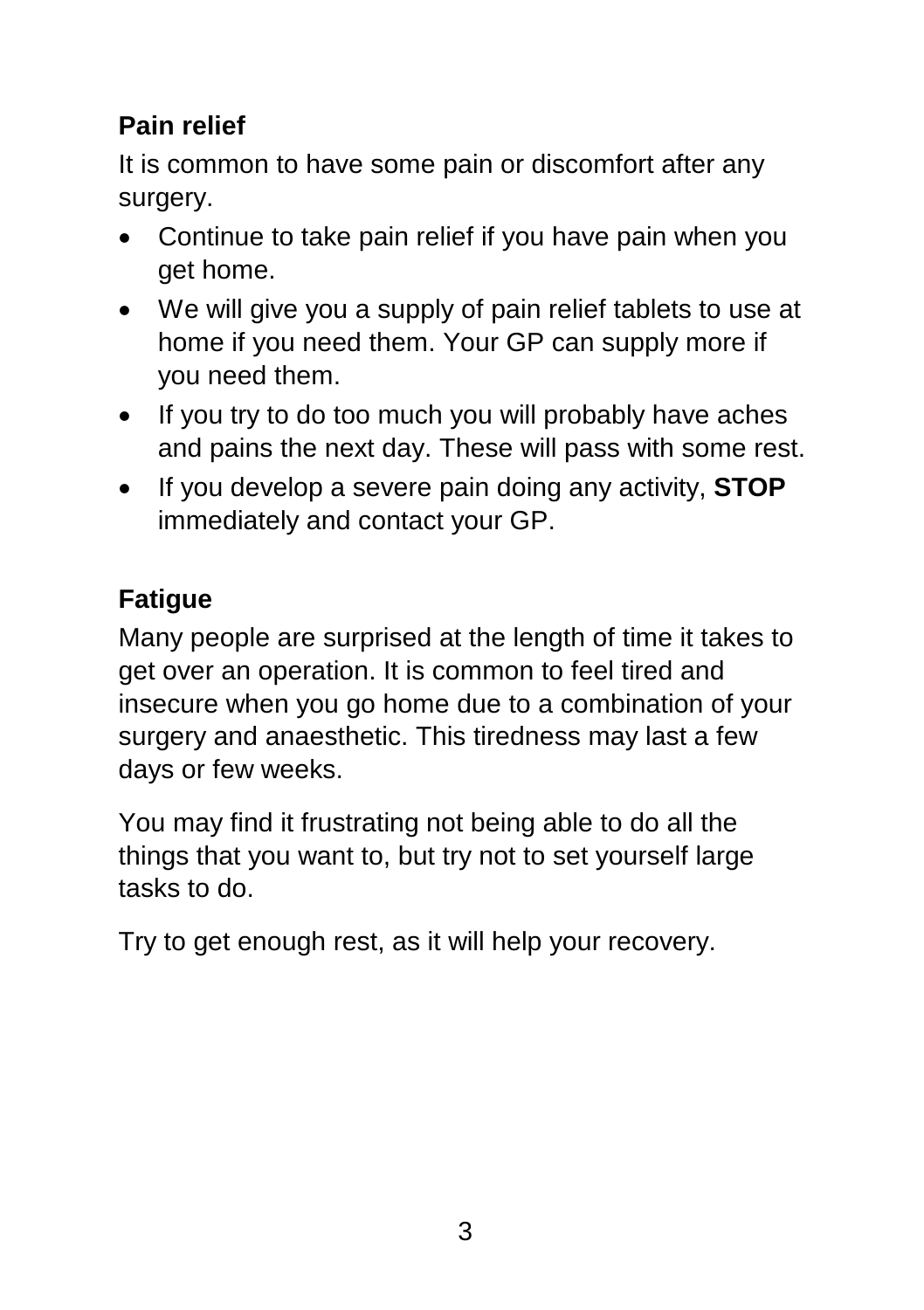#### **Bras**

#### • **Mastectomy**

We would advise that you start wearing your bra and prosthesis as soon as possible after removal of your drain.

#### • **Wide local excision**

You can start wearing your bra on the evening of your surgery. The bra will support your wound. An old bra may be more comfortable at this stage. Underwired bras may irritate but you can remove the wire on the affected side to make it more comfortable. You may wish to wear a bra at night for the first few weeks.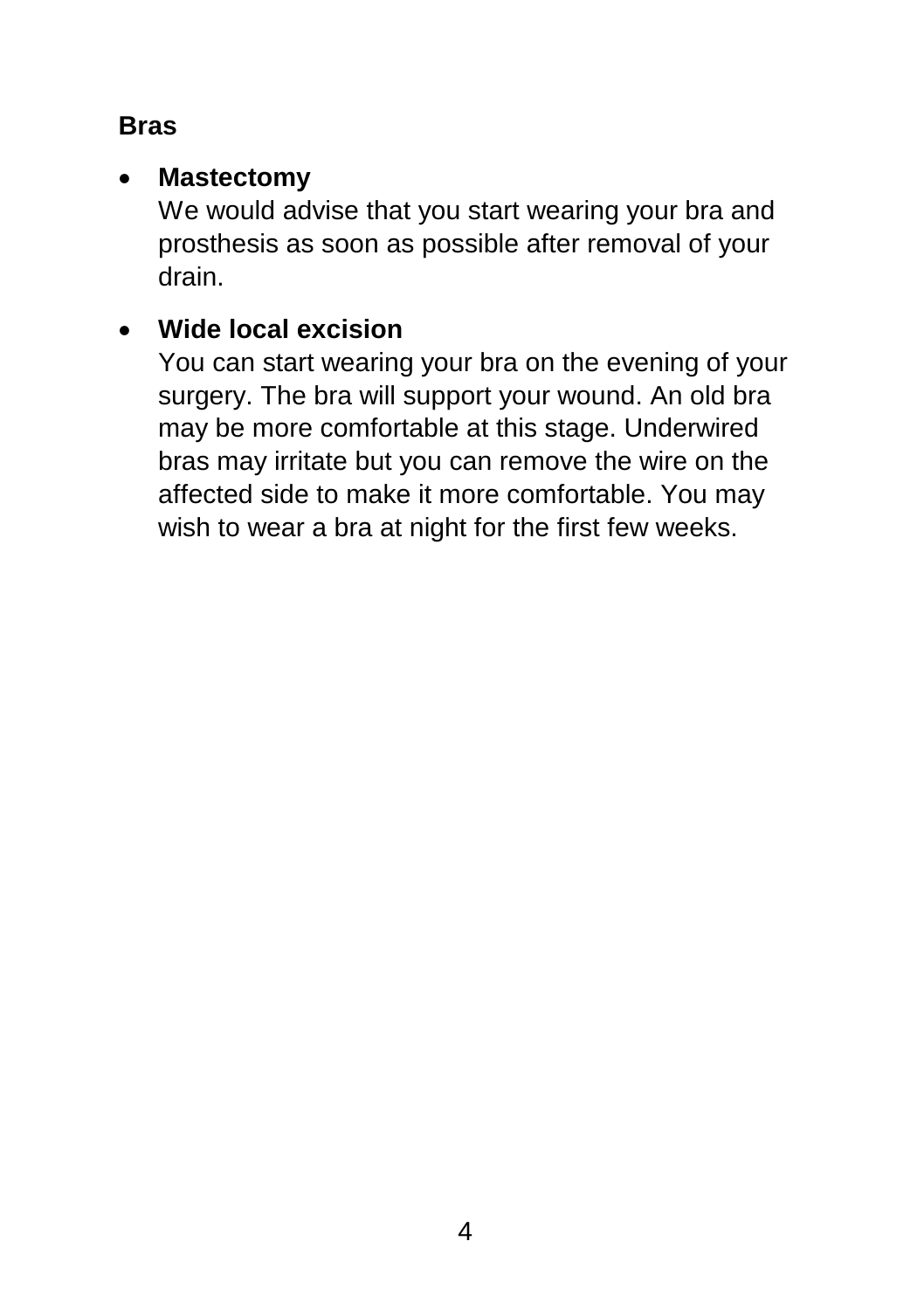#### *Seroma*

#### **What is a seroma?**

A seroma is a collection of fluid just under the skin at your wound site. The fluid is the same as that taken away by the drain that was in place after your surgery.

#### **Why may a seroma develop?**

There are no common factors that determine if you are likely to develop a seroma. One in three women who have breast surgery will go on to develop a seroma.

#### **What will happen?**

Most people become aware of a swelling under their arm or along the site of their wound. This should not cause any pain but may become slightly uncomfortable. If this occurs you may need to come to the Aberdeen Breast Centre to have this fluid drained off. This is a simple procedure that is painless and only takes a few minutes. You may need to come to the ward a few times and we will assess you, and drain fluid as necessary.

There is nothing you can do to make it any better or worse. The fluid will gradually reduce and eventually disappear.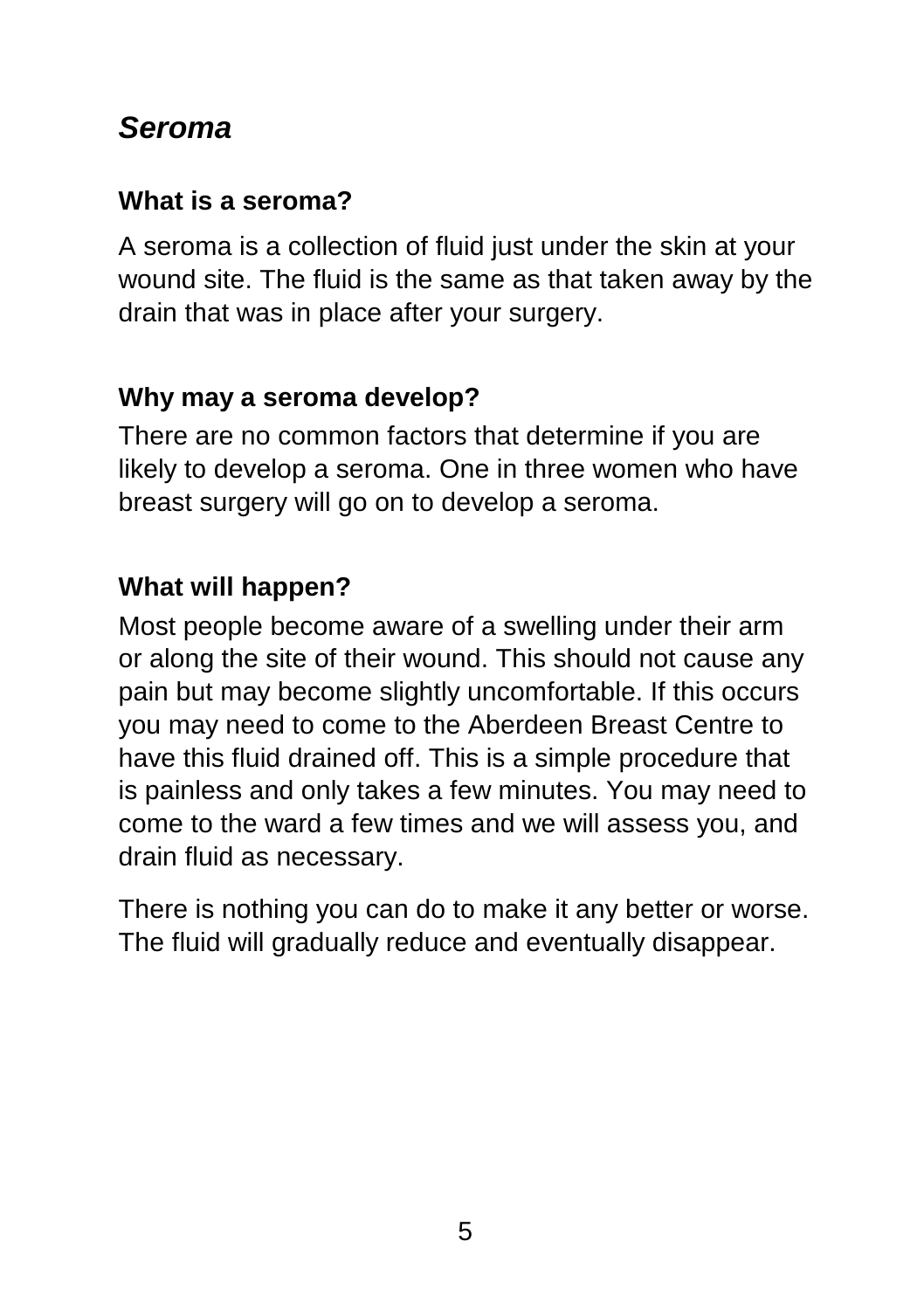# *Lymphoedema*

Lymphoedema can occur as a result of breast cancer and its treatments. The following information describes what it is and suggests what you can do to help yourself.

#### **What is the lymphatic system?**

The lymphatic system extends throughout the body and is made up of lymphatic vessels and lymph nodes. It helps maintain the balance of fluid in the body by acting as a "filter" to the blood system. Excess fluid in the body tissues drains into the lymphatic system then returns it to the blood system. The lymph nodes filter unwanted materials such as bacteria and so help fight infection.

#### **What is lymphoedema?**

Both breast cancer and its treatments (surgery and radiotherapy) can result in lymph fluid building up in the tissues and causing swelling. The medical term for this swelling is oedema which gives rise to the name "lymphoedema". Lymphoedema can occur immediately after treatment or sometimes many years later. While the arm and hand are most commonly affected, swelling can also occur in the chest wall, shoulder or the area behind the armpit.

#### **Who is at risk?**

It is not known why some people develop lymphoedema and others do not. However, it is known that an infection or injury to the affected arm can increase the risk of the condition occurring.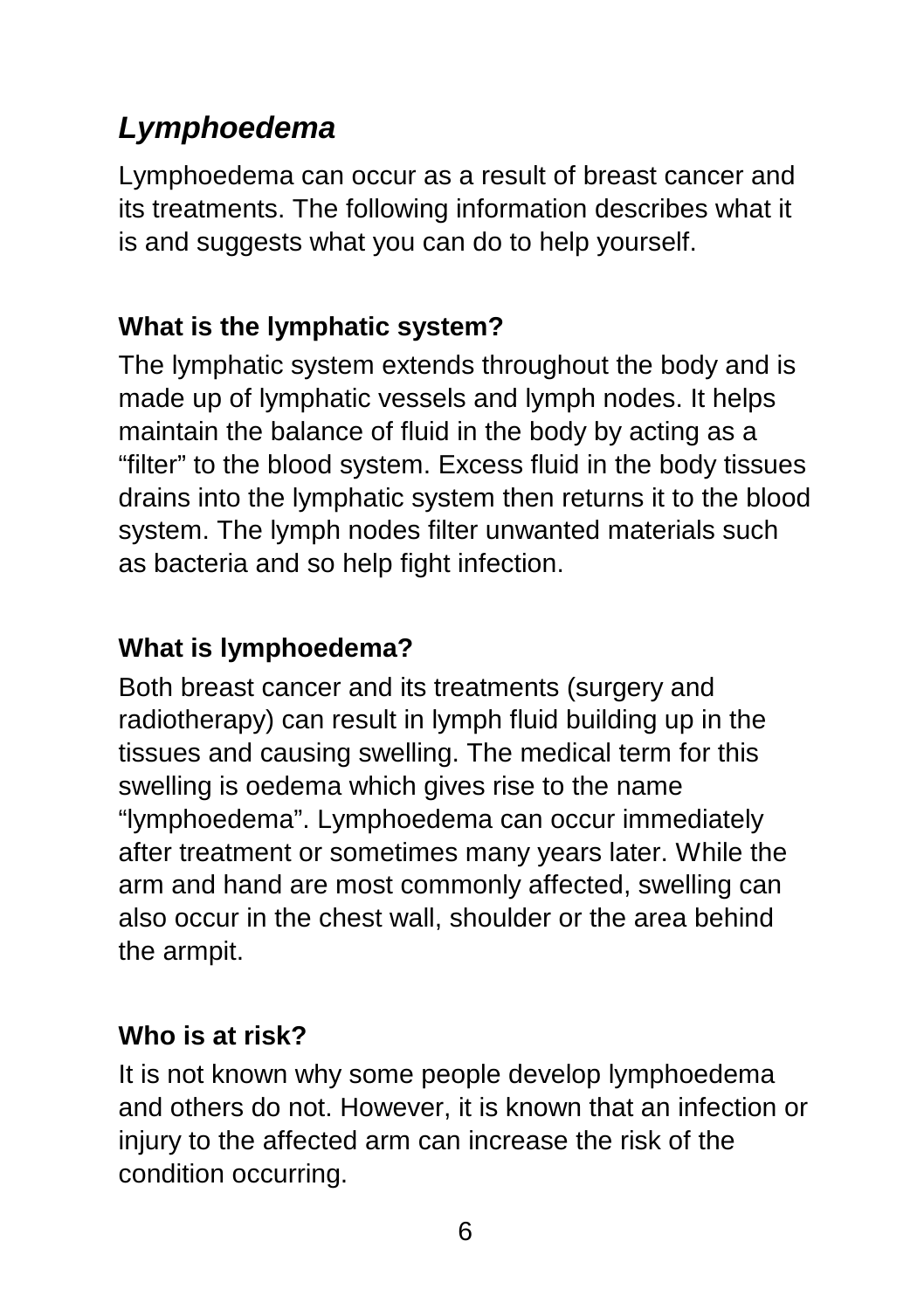#### **What can I do to help myself?**

Listed below are some tips to help reduce the risk of developing lymphoedema.

- Apply moisturising lotion daily to keep your skin supple and to prevent dry cracks. If you are receiving radiotherapy you can use aqueous cream throughout your treatment.
- Treat all cuts, scratches and insect bites with an antiseptic cream.
- Avoid getting sunburnt by using a high sun protection factor (SPF) cream (SPF 20 or higher).
- Avoid insect bites by using insect repellent.
- Protect your hands from injury by wearing gloves for jobs such as gardening, washing up or taking food out of the oven.
- Offer your unaffected side when having an injection, blood sample or blood pressure taken.
- Take care when removing underarm hair. Using an electric razor or depilatory cream is the safest.
- Avoid tight clothing, watches or rings.

#### **Can lymphoedema be treated?**

Most people who develop lymphoedema only have very mild symptoms. These symptoms respond very well to treatment and this means it can be well controlled in most cases. Rarely, some people develop severe symptoms. The earlier the swelling is treated, the more successful the outcome is likely to be.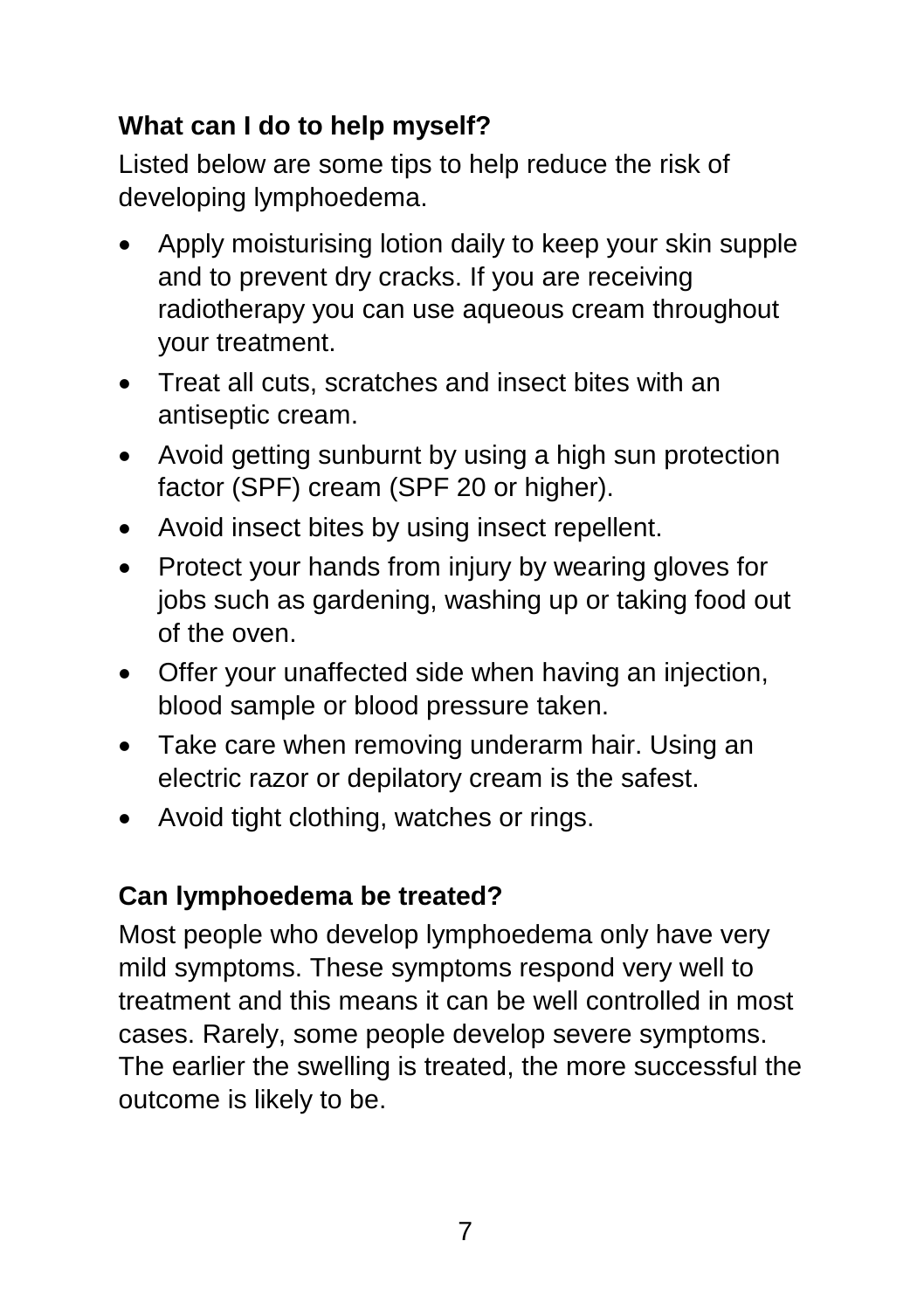#### **What should I do if I notice a swelling?**

#### **You should report any swelling of your hand, arm or chest wall to your Breast Care Nurse.**

Use your arm normally. Muscle movement encourages lymph drainage and prevents joint stiffness.

## *Scar care*

As wounds heal they go through several changes. By following this advice you can reduce scarring to a minimum. This will give the best cosmetic result for your scar, but it will not make it disappear completely.

- When your wound dressing has been removed, you can wash this area with mild soap.
- Using **aqueous cream**, (available from most chemists) you should begin to gently massage the area, increasing the pressure to a firm massage. This will prevent it from becoming dry and tight.
- You should massage your scar twice a day. This should be done until the scar settles and does not become dry without the moisturiser.
- Your scar will be very sensitive to sunlight. Use total sunblock for the first year and a high SPF cream after this time, or keep covered.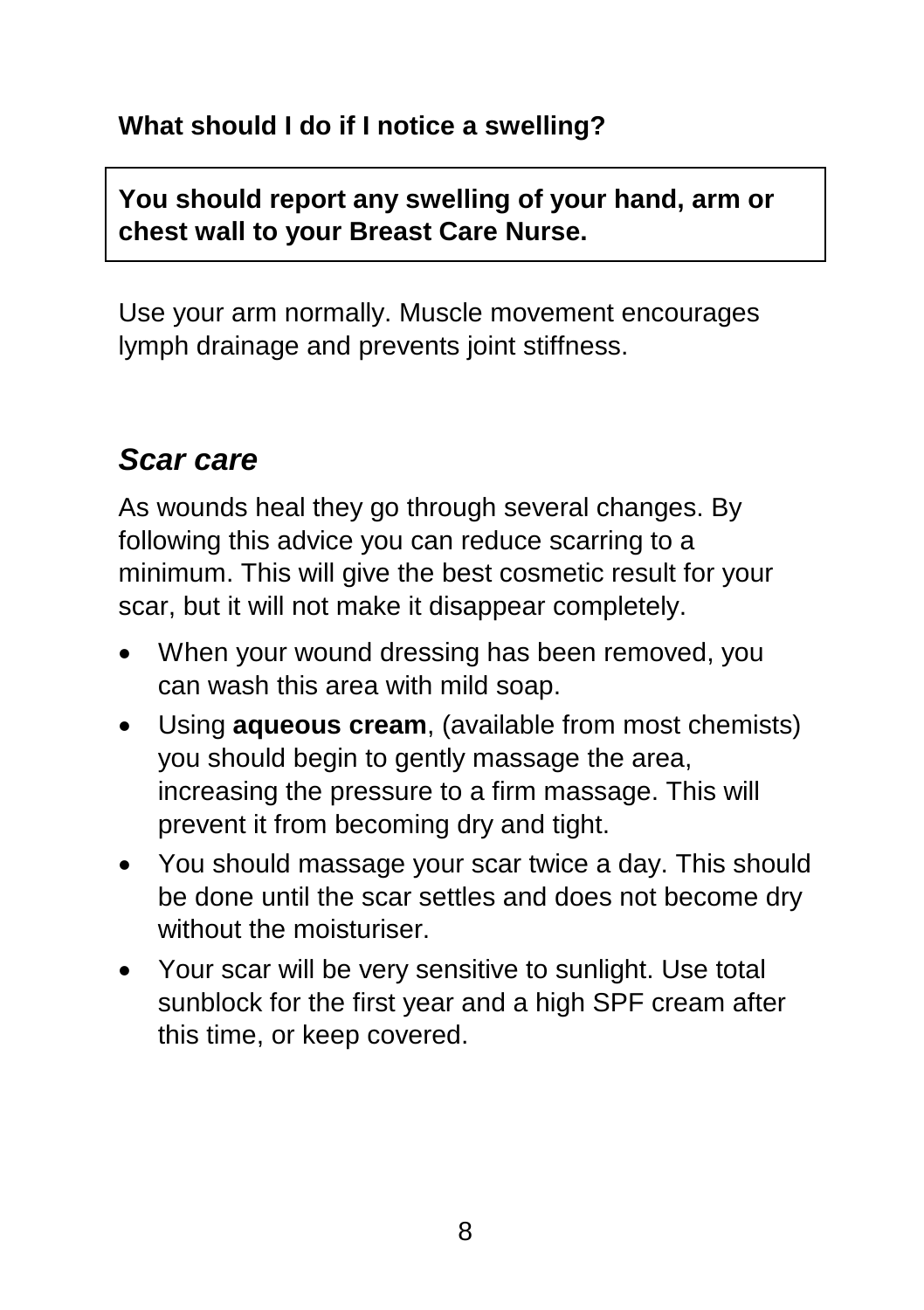# *Breast prosthesis*

The treatment of breast cancer can have an impact on your life and the lives of those who are close to you. It does not matter how much back-up and support you get from others, you will deal with the loss of your breast in your own way.

Many women find that advice about choosing the correct fitting bra and being fitted properly for a prosthesis helps to give them back their self-confidence and improves their self-image.

#### **What is a breast prosthesis and why is it important for me to wear one?**

A breast prosthesis is an artificial breast. It is made of silicone and is designed to look and feel much like your own breast. It helps to restore a feminine shape and feeling of balance. Wearing a breast prosthesis may also help to restore your self-confidence.

#### **Who will fit me for a prosthesis?**

A specialist Prosthesis Adviser will fit you for your prosthesis. She will be able to fit you for a temporary and a permanent prosthesis, as well as give you advice about bras and swimwear.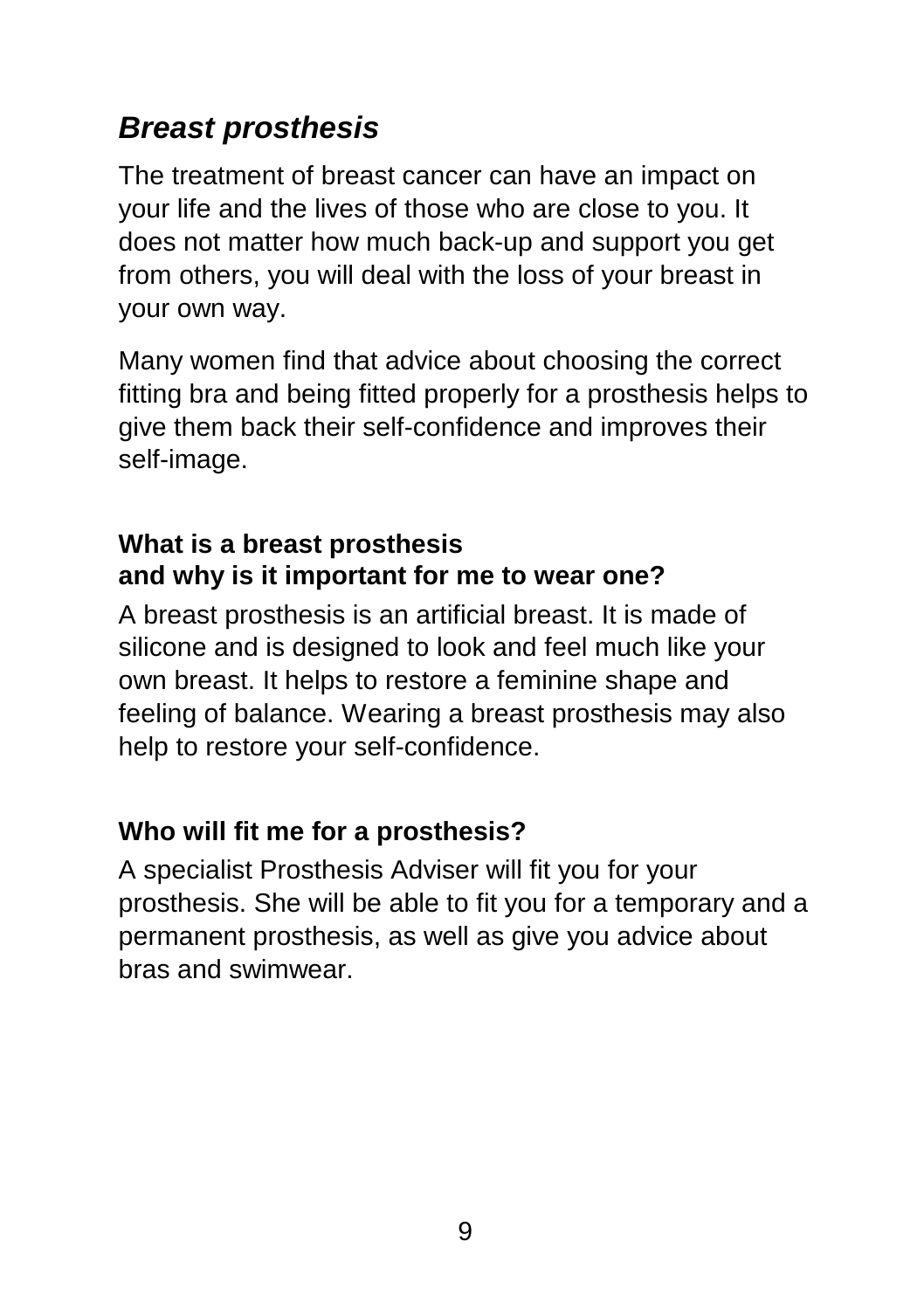While in hospital you will be fitted with a temporary prosthesis which is soft, cotton backed, and is easy to wear next to your wound when you go home.

Approximately 8 weeks later you will be fitted for a permanent prosthesis. If you are getting radiotherapy you will be fitted when this is complete.

- A well fitting bra will give you the correct support and ensure that your breast prosthesis looks natural and is comfortable.
- If you go swimming, there is no reason why, once you have recovered from your treatment, that you cannot start swimming again. The Prosthesis Adviser will give you advice about appropriate swimwear.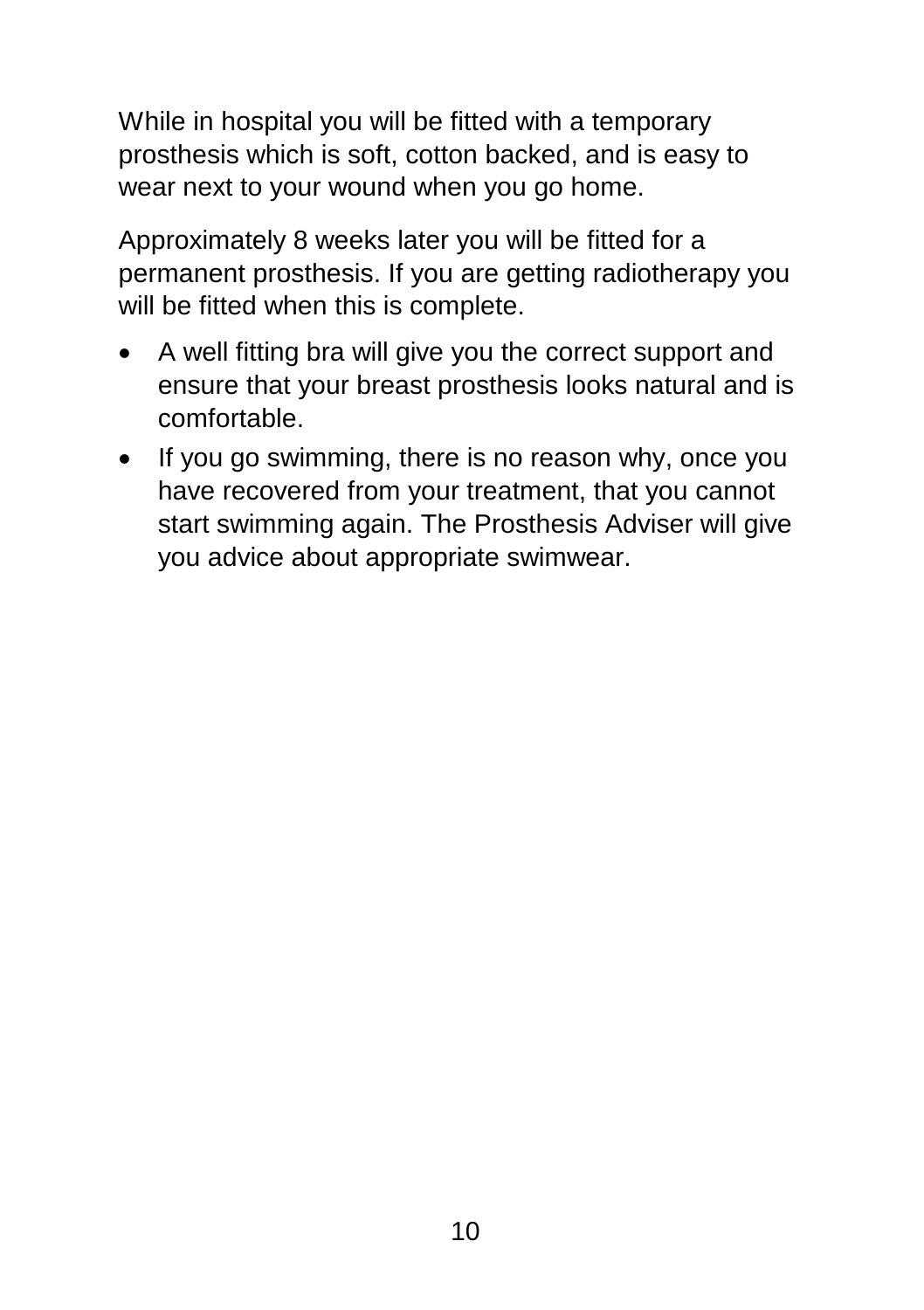# *Resuming normal activities*

Please remember that everyone progresses at a different rate and you should take things at your own pace.

#### **Work**

It will be easier to plan your return to work when you have been seen at your follow-up appointment (approximately 2 to 3 weeks after surgery). This is when you will be told if further treatment is advised. The type of surgery you have had and the type of work you do will be taken into account when considering going back to work. You can discuss this with your specialist, Breast Care Nurse or your GP.

#### **Driving**

You can return to driving when you are comfortable and have full range of movement of your arm. You should also feel able to safely have control in all situations, including emergencies. Check with your car insurance company if you are unsure.

#### **Lifting**

Try to avoid heavy lifting. This includes carrying shopping bags and lifting toddlers. Break your workload into small amounts at a time.

After about 8 weeks your wound should be well healed and you can gradually return to normal activities.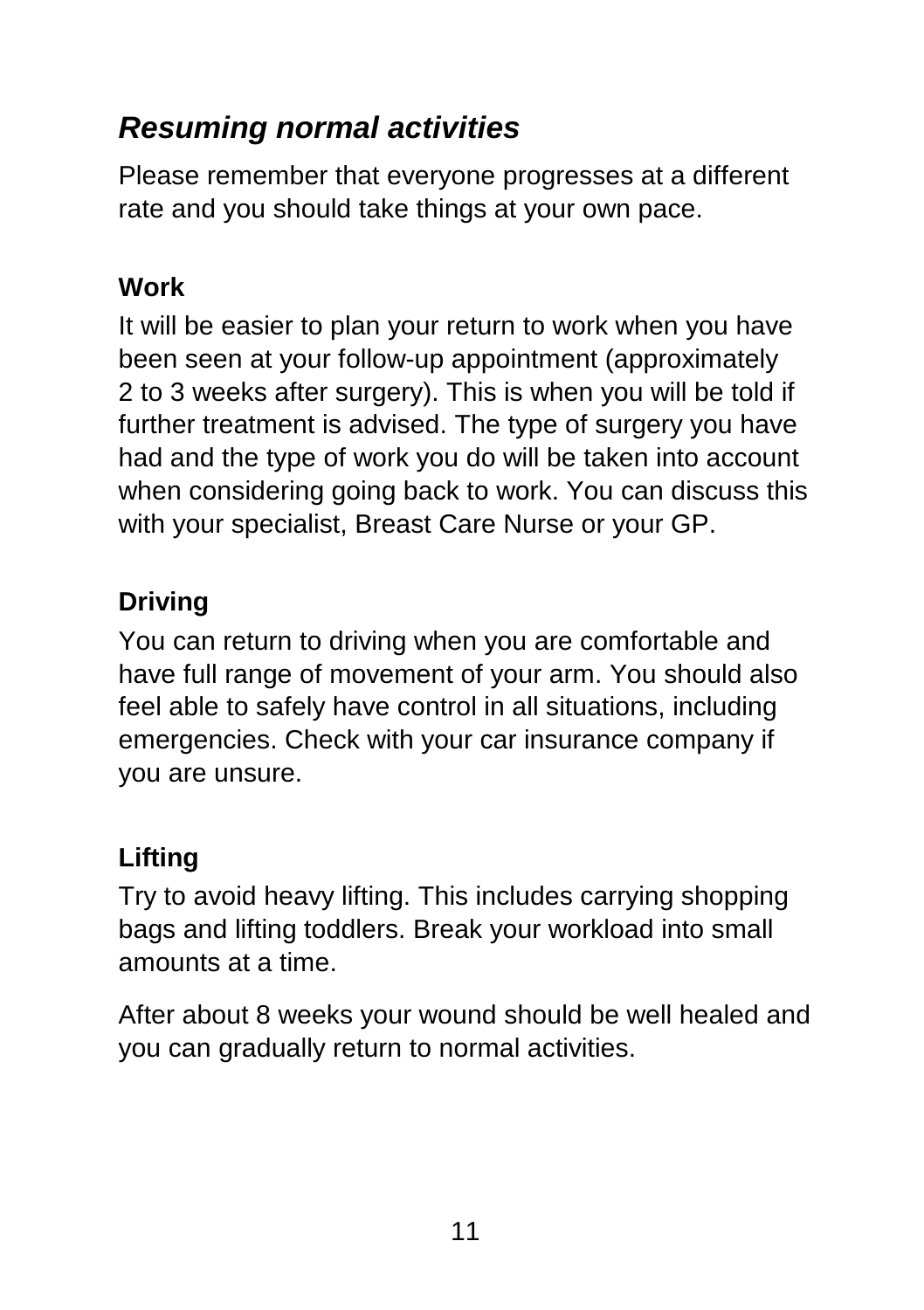#### **Sexual relations**

Loss of confidence and change in the way you see yourself causes many women to lose interest in their sexual relationship for some time after breast surgery. This is common and usually temporary. Your Breast Care Nurse will discuss this with you if you wish.

#### **Adjusting to diagnosis and treatment**

Your diagnosis and treatment will probably have caused you and your family anxiety and your feelings may have been confused.

It has been shown that some women who have had an operation to their breast have found that their image of themselves has changed and they feel different about themselves. This can happen whether you have had a small part of the breast removed or the whole breast, and also when reconstruction has been done.

While we are very hopeful that you will return to what is usual for you physically and psychologically as soon as possible, as in any crisis, people sometimes have delayed reactions.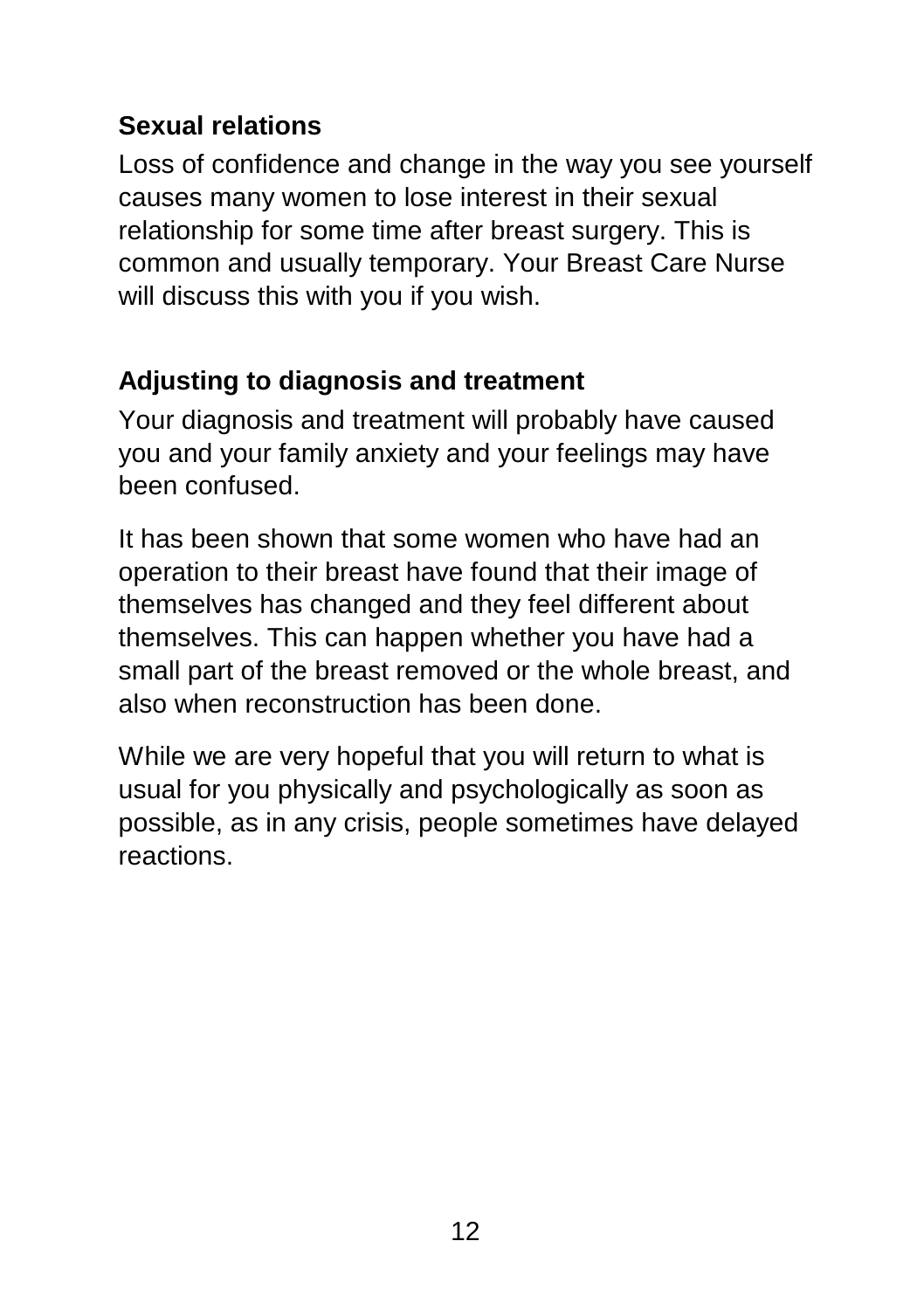These reactions may show themselves in different ways, for example:

- difficulty sleeping
- waking often during the night
- not wanting to see people or go out
- feelings of extreme anxiety
- feeling miserable
- difficulty concentrating
- feeling you are not coping.

If your reaction to your diagnosis and treatment is delayed, please do not hesitate to contact the Breast Care Nurses for help and advice. We are here to help you adjust to both your diagnosis and treatment.

# *Follow up appointments*

We will send you an out-patient appointment for approximately 2 to 3 weeks after your surgery. Your consultant surgeon will see you at this appointment. S/he will discuss your results with you and check your wound. If you need further treatment this will be discussed at this time and arrangements will be made for this to begin.

The Breast Care Nurses also attend this clinic and will be available to discuss any concerns you may have.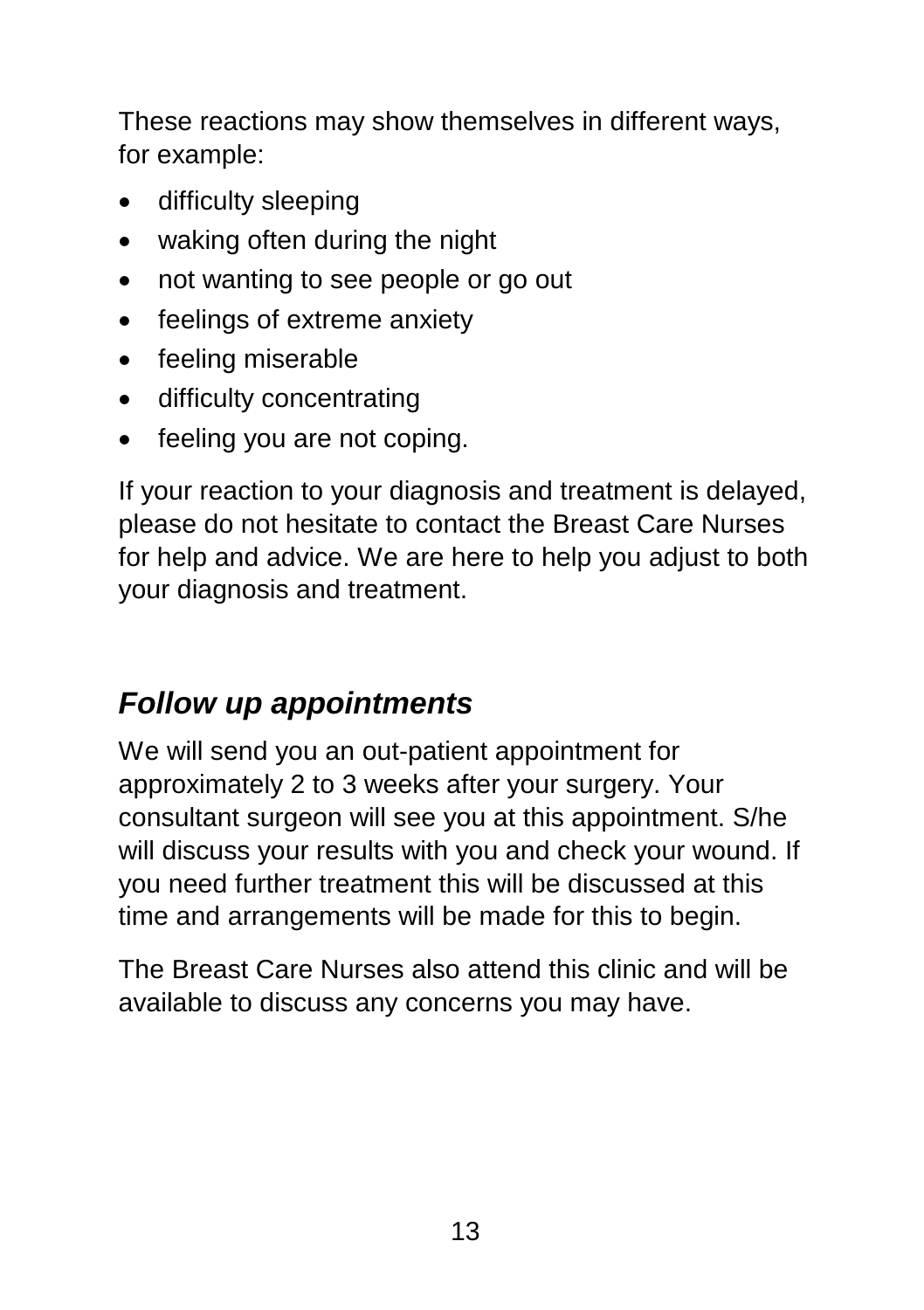# *Your follow up appointments*

| <b>Time from</b><br>diagnosis |           | Investigation | <b>Place of</b><br>appointment                      | <b>Appt</b><br>date | <b>Comments</b>                                                                                                                                                                        |  |
|-------------------------------|-----------|---------------|-----------------------------------------------------|---------------------|----------------------------------------------------------------------------------------------------------------------------------------------------------------------------------------|--|
| Year 1                        | 6 months  |               | Oncology<br>Clinic and/or<br><b>Surgical Clinic</b> |                     | 6 months<br>Oncoplastic (surgical)<br>review, if required<br>Chemo/radiotherapy<br>review, if applicable.<br>Years 1 and 2 (inclusive)<br>Surgical Clinic (if above<br>not applicable) |  |
|                               | 12 months | Mammography   | <b>Surgical Clinic</b>                              |                     |                                                                                                                                                                                        |  |
| Year <sub>2</sub>             | 24 months | Mammography   | <b>Surgical Clinic</b>                              |                     |                                                                                                                                                                                        |  |
| Year <sub>3</sub>             | 36 months | Mammography   | <b>Nurse</b><br>Practitioner<br>Clinic              |                     | Years 3 to 5 (inclusive)<br>You will have an annual<br>mammogram and be seen                                                                                                           |  |
| Year <sub>4</sub>             | 48 months | Mammography   | <b>Nurse</b><br>Practitioner<br>Clinic              |                     | by the Nurse Practitioner                                                                                                                                                              |  |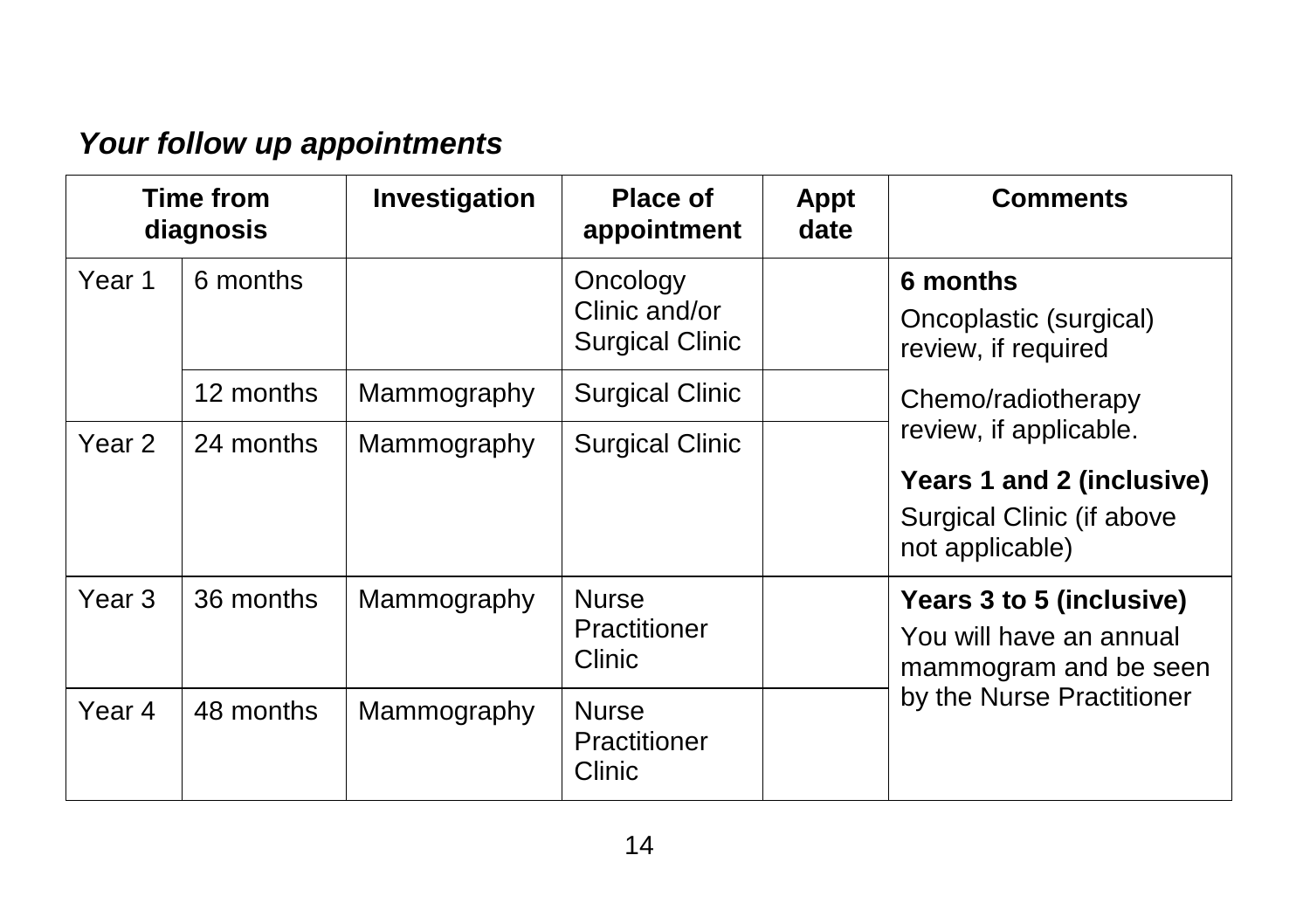| Time from diagnosis |            | Investigation | <b>Place of</b><br>appointment         | <b>Appt</b><br>date | <b>Comments</b>                                                          |
|---------------------|------------|---------------|----------------------------------------|---------------------|--------------------------------------------------------------------------|
| Year <sub>5</sub>   | 60 months  | Mammography   | <b>Nurse</b><br>Practitioner<br>Clinic |                     | Letter from Nurse<br>Practitioner about your<br>next 5 years' follow up. |
| Year <sub>6</sub>   | 72 months  | Mammography   |                                        |                     | Years 6 to 10<br>Annual mammogram only                                   |
| Year <sub>7</sub>   | 84 months  | Mammography   |                                        |                     |                                                                          |
| Year <sub>8</sub>   | 96 months  | Mammography   |                                        |                     |                                                                          |
| Year <sub>9</sub>   | 108 months | Mammography   |                                        |                     |                                                                          |
| Year 10             | 120 months | Mammography   |                                        |                     |                                                                          |

After 10 years of follow up, if you are over 50 years old, you will be discharged to the national breast screening service.

After 10 years of follow up, if you are under 50 years old, you will have mammography every 24 months until age 50, and then discharged to the national breast screening service.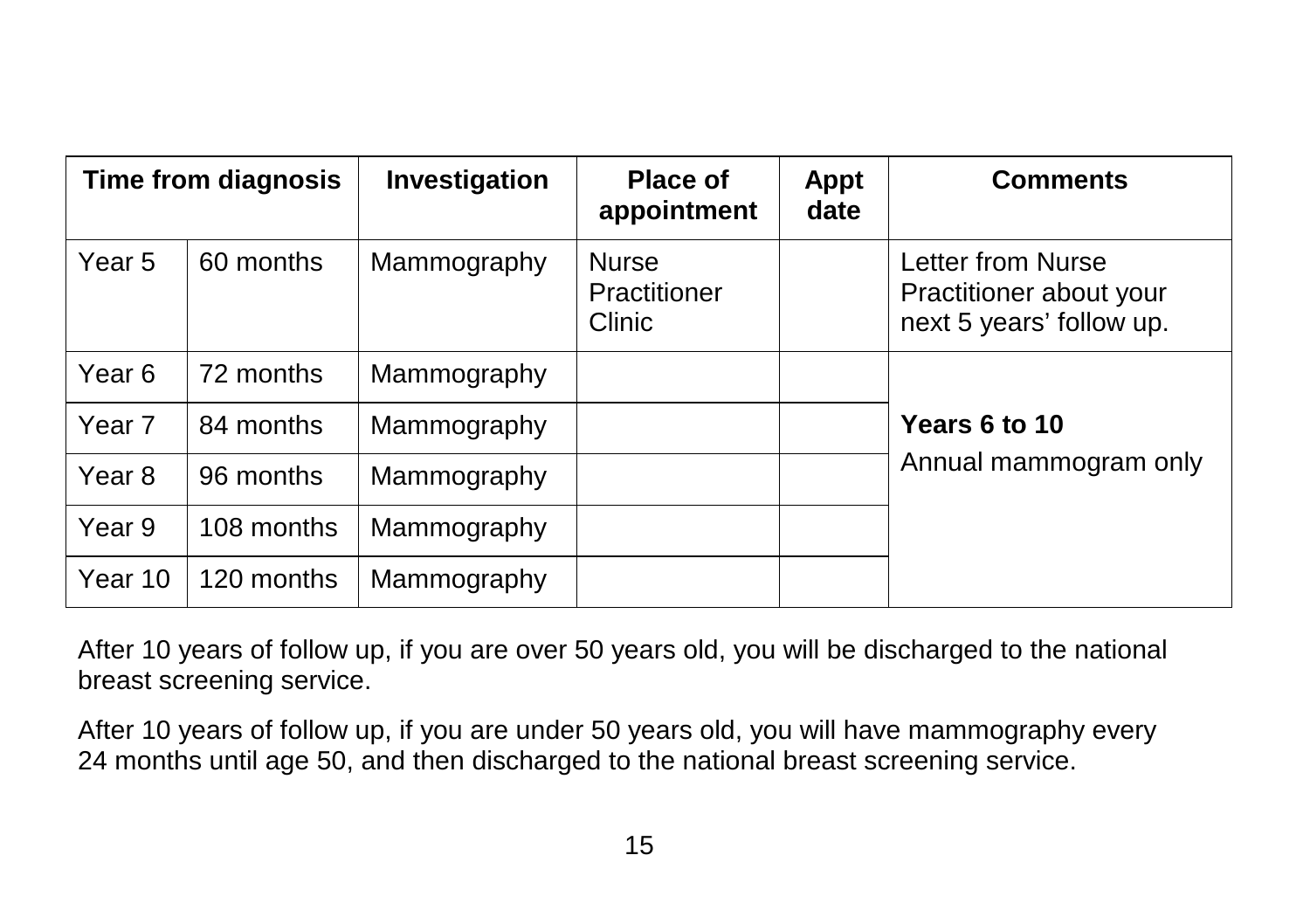#### *Contact telephone numbers*

#### **Breast Care Nurses 雷 (01224) 554074 雷 Monday to Friday 8.30am to 4.30pm**

If we are not available, please leave a message on the answer phone and we will get back to you as soon as we can.

#### **Aberdeen Breast Centre 雷(01224) 552211 雷 Monday to Friday 9am to 5pm**

If we are not available, please leave a message on the answer phone and we will get back to you as soon as we can.

## **Prosthesis Adviser (01224) 551231 Monday to Friday 9am to 5pm**

If I am not available, please leave a message on the answer phone and I will get back to you as soon as I can.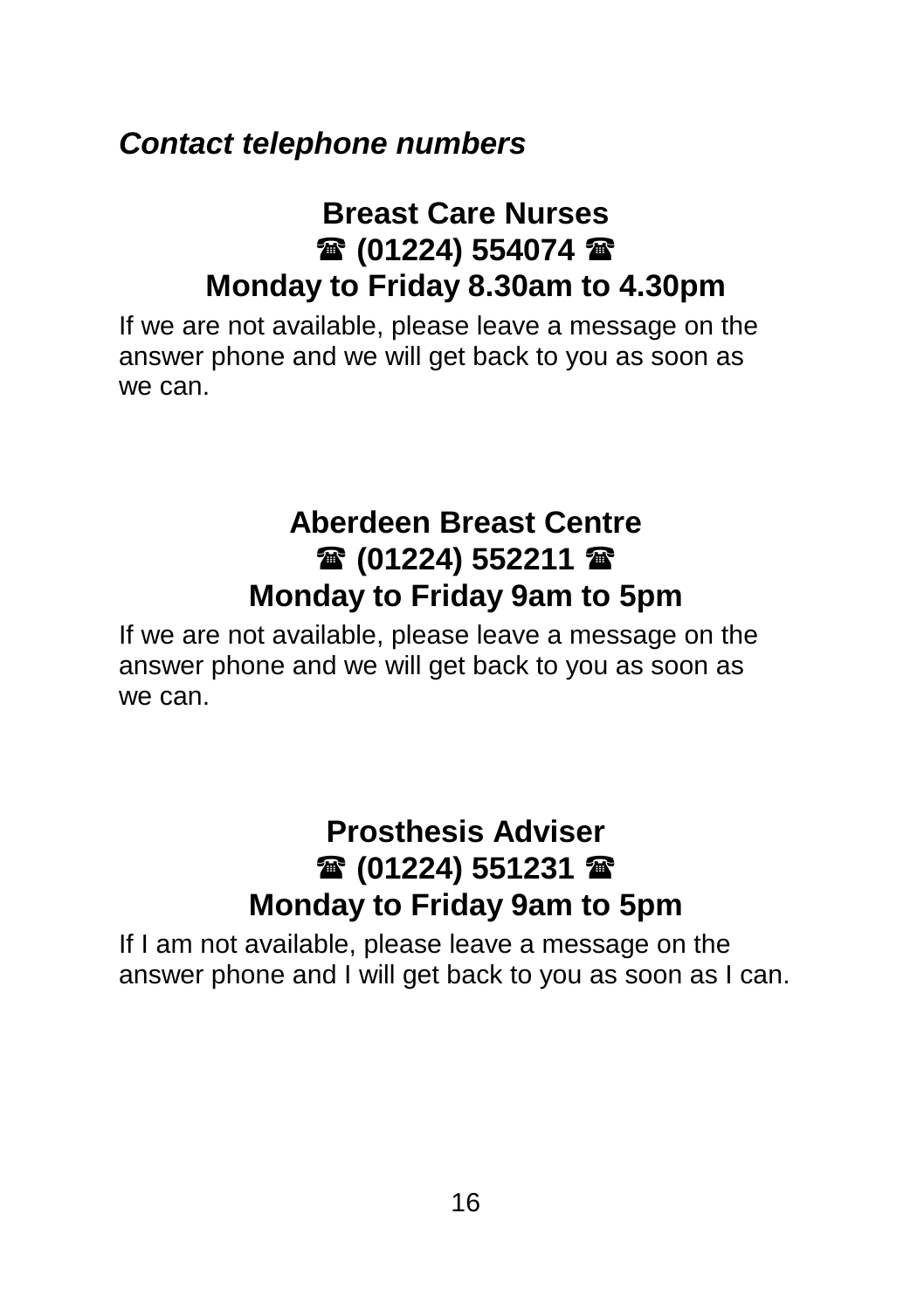#### **Physiotherapists (01224) 553409 Monday to Friday 9am to 5pm**

If you have any problems outwith office hours or at weekends you can contact:

## **Ward 42 (01224) 550542**